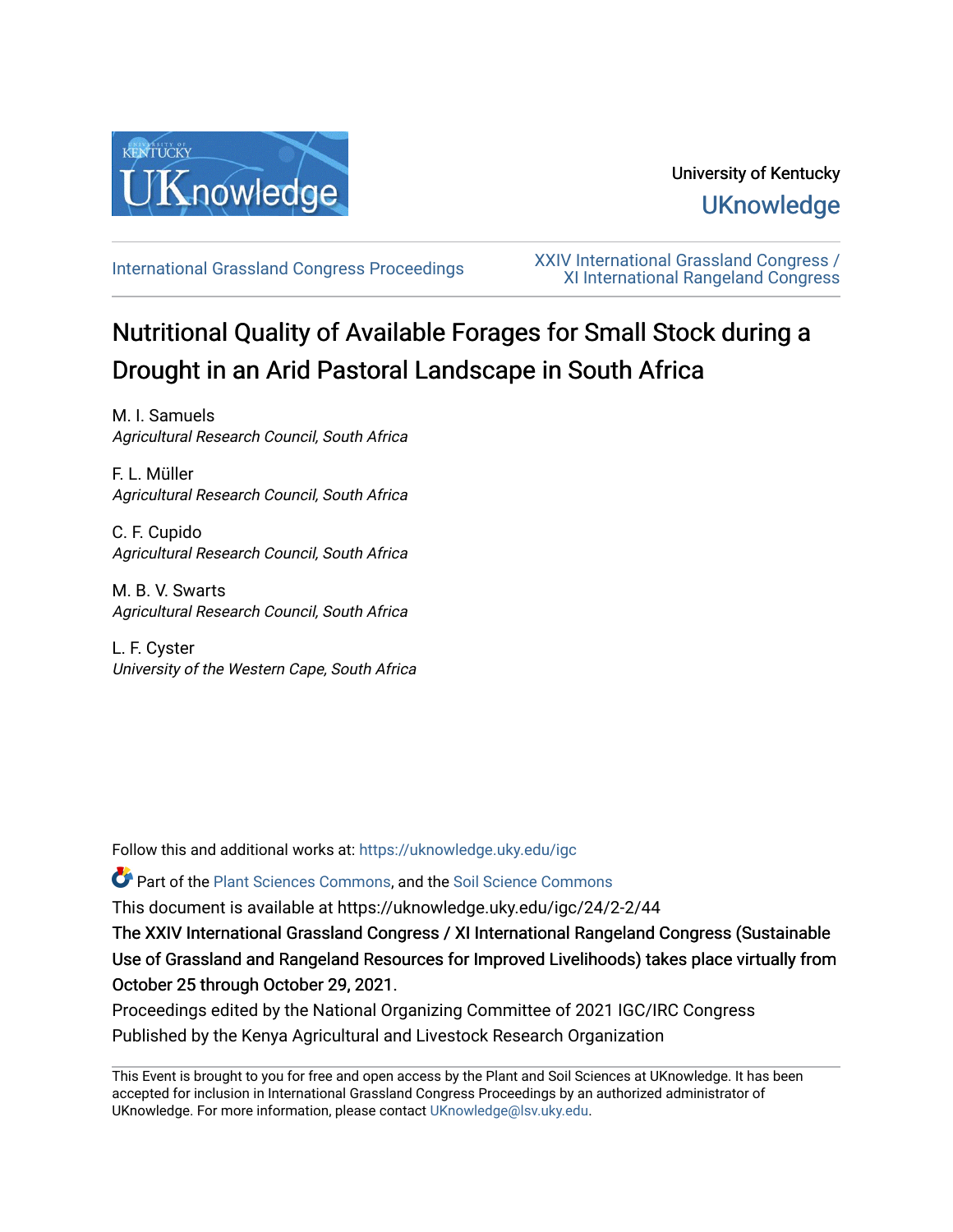# Nutritional quality of available forages forsmall stock during a drought in an arid pastoral landscape in South Africa

Samuels, M.I\*§ ; Müller, F.L\*† ; Cupido, C.F\* ; Swarts, M.B.V\* ; Cyster, L.F§

\*Agricultural Research Council – Animal Production: Range and Forage Sciences; §Department of Biodiversity and Conservation Biology. University of the Western Cape. † Agricultural Research Council – Animal Production: South African National Forage Genebank

**Key words**: [three to five key words; separated by semicolons]

## **Abstract**

This study aimed to assess the nutritional quality of the available forage species during a drought in an arid pastoral system in South Africa. Forage biomass was collected during the wet and dry seasons whilst following livestock herds consisting of boer goats, swakara sheep and mixed breed sheep, in both the summer and winter rainfall regions of the pastoral system. Mineral nutrient content in the plant species revealed that the forages utilized by the livestock generally contained adequate concentrations of Mg, Ca, Na, and K to meet the dietary requirements of the small stock in both the winter and summer rainfall areas. Zinc concentrations in more than half of the forages sampled in the summer rainfall area, during both wet and dry seasons, however, were below the required concentrations for small stock. When considering all plant species utilised, the diets were generally adequate in all mineral nutrients. However, none of the forage species contained sufficiently high concentrations of protein to meet the minimum requirements for small stock. These findings therefore show that pastoralists have to deal with chronic low levels of protein during droughts, and their inability to purchase supplementary feed, or to cultivate fodder crops, or temporary emigrate out of the system puts their livelihoods at high risk to climate change.

## **Introduction**

Approximately 80 % of South Africa's land surface is classified as semi-arid to arid of which approximately 82 % of these areas are used for agricultural activities, and only14 % of this area receive sufficient rainfall for arable crop production. The remainder of the agricultural land is used for extensive livestock production, forestry and wildlife/nature conservation (Jordaan et al. 2013). Under these semi-arid and arid conditions, the most extensive agricultural activities are livestock (sheep, goats, cattle and ostriches) farming under rangeland conditions where livestock make use of the natural veld. However, along with low annual precipitation, these semi-arid and arid rangelands are, in many instances, also subjected to recurrent droughts, cyclic long-term droughts, extreme temperatures and marginal edaphic conditions (Jordaan et al. 2013). During these dry periods, livestock production in these rangelands is often severely reduced due to the lack of adequate good quality, nutritious forage available to the livestock, and these shortcomings are exaggerated during periods of prolonged droughts (Palmer and Ainslie 2006; Samuels et al. 2016, Müller et al. 2019).

Several studies have assessed foraging tendencies and diet selection of multiple livestock species in semi-arid to arid areas under herding systems (Samuels et al., 2016, Schroeder et al. 2019). These foraging tendencies however, are influenced by drought, which can trigger plant compositional changes in rangelands, and by doing so influence forage availability and quality for small ruminants (Finch et al. 2016). Schroeder et al. (2019) evaluated the diet selection of herded boer goats, pure-bred swakara sheep, and mixed breed sheep during the 2016 – 2017 drought in the semi-arid pastoral system of Steinkopf in the Northern Cape Province of South Africa. These authors found that livestock within these pastoral systems rely greatly on the availability of annual herbs during the wet season, but due to the drought extending into the second year (2017), these annual herbs became less prevalent in the rangelands, and livestock had to alter their forage choices to include perennial leaf succulent forage species. This ability of livestock to effectively utilise available rangeland resources to minimise the impacts of the drought is an important finding, however, little is known about the quality of these modified diets during periods of drought in semi-arid to arid pastoral systems in South Africa. This study aimed to determine the mineral nutrient and protein content of perennial rangeland forages during the 2016 – 2017 drought in the semi-arid pastoral area of Steinkopf, where Nama and Succulent Karoo biome vegetation are present. We hypothesised that even though a large variety of species are utilised by the livestock, due to the impact of the prevailing drought conditions, the nutritional quality of the plant species eaten by the livestock will generally be poor and inadequate to fulfil livestock diets. We also hypothesise that different livestock breeds will access different quality diets due to differences in feeding preferences.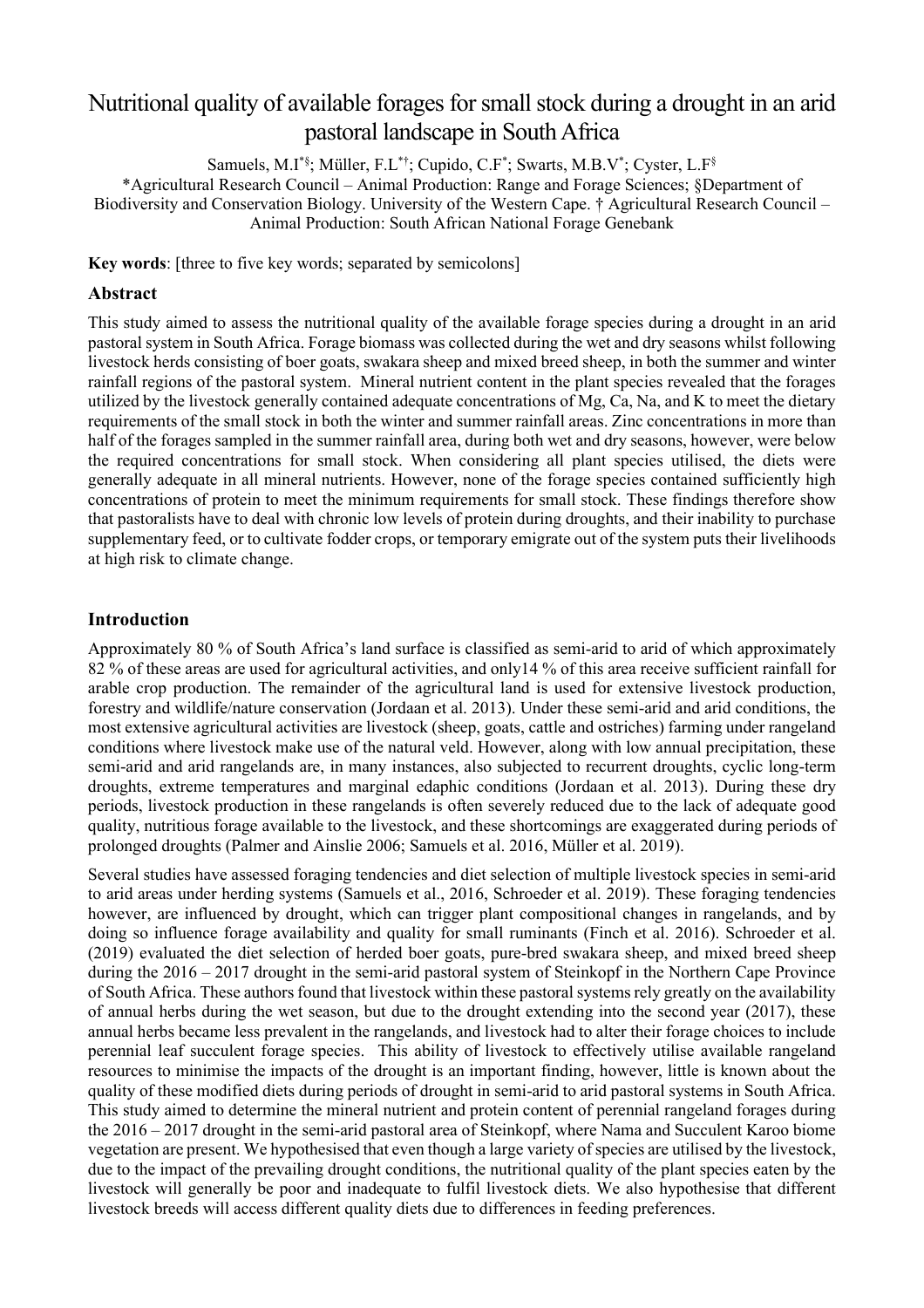#### **Materials and Methods**

Diet selection was observed and recorded for boer goats (*Capra hircus*), mixed breeds of sheep (*Ovis aries*) and pure bred Swakara (formerly known as Karakul) sheep during the dry and contracted wet seasons in both the Nama Karoo (summer rainfall) and Succulent Karoo (winter rainfall) biomes in the Steinkopf pastoral area. The feeding selections observed by Schroeder et al. (2019) represent the diets of livestock for the wet and dry season for both biomes. Based on the diets of these livestock, samples of the different plants consumed in each season in each of the biomes were collected. For each plant species collected, plant materials were harvested from a minimum of five individuals which made up one sample. This was done to minimize the variability that may exist between individuals of the same species. Three replicates of each species were collected in each season and biome. After collection, the plant samples were oven dried at 60 ˚C until a constant mass was achieved. The dried samples were thereafter milled using a stainless steel laboratory blender after which the samples were passed through a 0.5 mm mesh sieve to ensure uniformity of the milled samples. The dry, milled samples were thereafter digested using a sulphuric-peroxide digestion method (Moore and Chapman 1986). Using the aqueous solution, the total magnesium  $(Mg)$ , calcium  $(Ca)$ , Zinc  $(Zn)$ , sodium  $(Na)$  and potassium (K) concentrations were determined using an atomic absorption spectrophotometer (Unicam Unlimited, Cambridge, UK) using certified standards for these elements (Merck Millipore (Pty) Ltd). Total nitrogen (N) concentration in the digest was determined by direct titration with 0.01 M HCl after Kjeldahl distillation using a Büchi Nitrogen Distillation Unit (model K-300, Labotec, Büchi, Switzerland). The N content (%) in the samples obtained was multiplied by a factor of 6.25 to obtain the crude protein (CP) content (%) (McDonald et al. 2010). Mineral nutrient content in all plant species consumed in the wet and dry seasons in each of the vegetation biomes, as well as differences in mineral nutrient content in diets between the different livestock breeds were compared in SPSS (IBM Corporation, Armonk, NY, USA) using an one-way ANOVA with an LSD post-hoc test.

#### **Results**

Results from the study indicate that there was large variability in the nutritional quality of different forage species within the rangeland as indicated in the large range in Table 1. On average, the plant species that were eaten by the livestock contained sufficiently high concentrations of Mg, Ca, Zn, Na and K for maintenance in small stock (Table 1). However, when looking at individual species, between 15 % and 20 % of forages consumed were deficient in Zn in the dry and wet seasons, respectively, in the Succulent Karoo biome, as well as 68 % and 49 % of forage species that were Zn deficient in the dry and wet season, respectively, in the Nama Karoo biome (results not shown). Concentrations of Mg, Zn, Na and K in the diets of the livestock did not differ between the wet and dry season or between Nama and Succulent Karoo biomes. However, Ca concentrations in livestock diets in the wet season of the Nama Karoo biome was significantly higher than in the dry season in the Nama Karoo biome, as well as both wet and dry season diets in the Succulent Karoo biome (Table 1). Crude Protein concentrations however, were found to below the  $7 - 8$  % minimum requirements for maintenance of small stock (Meissner 2000), and this was found in both wet and dry seasons of both Nama Karoo and Succulent Karoo biomes (Table 1). Generally however, the dry season forages contained lower concentrations of CP than forages utilised in the wet season, and this was found in both Nama and Succulent Karoo biomes (Table 1).

When considering the plant species eaten by the different livestock breeds in the arid pastoral system, it was found that the diets of all small stock groups evaluated generally did not differ in Mg and Zn concentrations in both wet and dry seasons or between the Nama and Succulent Karoo biomes (Table 2). Within the Succulent Karoo, no differences in Ca concentrations in the diets of goats, mixed breed sheep and swakara sheep were observed (Table 2). However, in the Nama Karoo, Ca concentrations in the diets during the wet season of all three small stock groups evaluated were significantly higher than those in the dry season. These however, did not differ between the different small stock groups (Table 2). Conversely, no differences in Na concentrations in the diets of the three small stock groups were observed between the wet and dry season of the Nama Karoo biome, but Na concentrations in the diets consumed in the wet season in the Succulent Karoo in all three small stock groups were significantly higher than those consumed in the dry season. In the Nama and Succulent Karoo biomes however, no differences in Na concentrations in the forages consumed by the different small stock groups were observed in the wet and dry seasons, respectively (Table 2).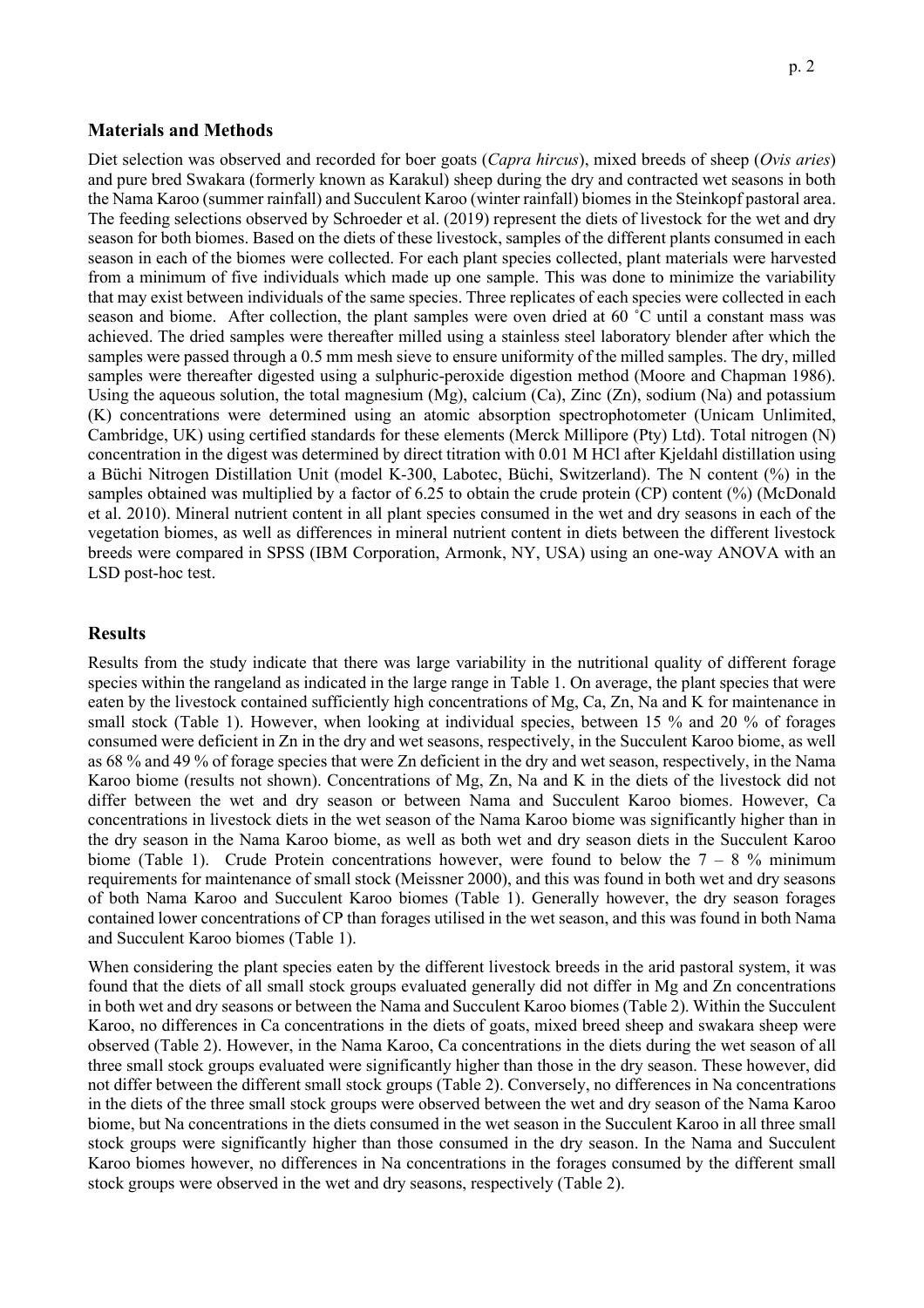**Mg (g/kg) Ca (g/kg) Zn (g/kg) Na (g/kg) K (g/kg) Crude Protein (%) Succulent Karoo Dry Season Mean**  $\pm$  **SEM**  $4.2 \pm 1.0$ **a**  $10.4 \pm 0.9$ **a**  $0.03 \pm 0.001$ **a**  $4.4 \pm 0.7$ **a**  $9.5 \pm 0.9$ **a**  $1.4 \pm 0.1$ **a Range** 1.3 - 15.4 4.6 - 18.1 0.02 - 0.03 1.2 - 11.2 4.2 - 16.9 0.3 - 2.3 **Wet Season Mean**  $\pm$  **SEM** 3.6  $\pm$  0.5**a** 12.3  $\pm$  1.0**a** 0.03  $\pm$  0.005**a** 7.0  $\pm$  1.1**a** 11.2  $\pm$  1.0**a** 2.4  $\pm$  0.2**b Range** 0.8 - 9.5 5.7 - 25.5 0.01 - 0.12 0.5 - 16.2 4.7 - 24.8 1.1 - 4.4 **Nama Karoo Dry Season Mean ± SEM** 5.3 ± 0.6**a** 11.6 ± 0.7**a** 0.02 ± 0.002**a** 4.6 ± 0.7**a** 9.1 ± 1.0**a** 1.8 ± 0.1**a Range** 0.7 - 10.0 7.4 - 17.3 0.01 - 0.05 1.0 - 8.7 2.5 - 18.6 0.8 - 3.3 **Wet Season Mean**  $\pm$  **SEM**  $5.3 \pm 0.9$ **a**  $15.7 \pm 1.8$ **b**  $0.03 \pm 0.009$ **a**  $3.8 \pm 1.1$ **a**  $12.6 \pm 1.1$ **a**  $2.1 \pm 0.2$ **b Range** 0.8 - 18.9 8.0 - 36.6 0.01 - 0.21 0.5 - 19.4 3.7 - 23.0 0.9 - 4.4 **Significance F**<sub>(3,80)</sub> **= 1.325**, **p = 0.273**  $F_{(3,80)} = 3.337,$ **p = 0.024**  $F_{(3,80)} = 0.553$ , **p = 0.648**  $F_{(3,80)} = 2.391,$ **p = 0.075**  $F_{(3,80)} = 2.516$ , **p = 0.065**  $F_{(3,80)} = 5.284,$ **p = 0.002**

between seasons and biomes are indicated by different letters.

**Table 1:** Nutritional quality (mean ± SEM and range) of small stock diets in the wet and dry seasons of the arid pastoral systems in the Nama and Succulent Karoo biomes. Differences in nutritional quality of the diets

**Table 2:** Nutritional quality (mean ± SEM) different small stock breed diets in the wet and dry seasons of the arid pastoral systems in the Nama and Succulent Karoo biomes. Differences in nutritional quality of the diets between breeds, seasons and biomes are indicated by different letters.

|                                  | <b>Species/Breed</b> | <b>Season</b> | Mg(g/kg)                                | Ca(g/kg)                              | Zn(g/kg)                                | Na(g/kg)                                | K(g/kg)                                 | <b>Crude Protein</b><br>$(\%)$        |
|----------------------------------|----------------------|---------------|-----------------------------------------|---------------------------------------|-----------------------------------------|-----------------------------------------|-----------------------------------------|---------------------------------------|
| <b>Succulent</b><br><b>Karoo</b> | mixed sheep          | Dry           | $4.2 \pm 1.0a$                          | $10.4 \pm 0.9a$                       | $0.03 \pm 0.001a$                       | $4.4 \pm 0.7a$                          | $9.5 \pm 0.9a$                          | $1.4 \pm 0.1a$                        |
|                                  |                      | Wet           | $3.4 \pm 0.4a$                          | $12.1 \pm 1.1$ ab                     | $0.04 \pm 0.005a$                       | $7.1 \pm 1.1$ cd                        | $11.4 \pm 1.1$ abc                      | $2.3 \pm 0.2$ bc                      |
|                                  | Swakara              | Dry           | $4.3 \pm 1.0a$                          | $10.0 \pm 0.9a$                       | $0.03 \pm 0.001a$                       | $4.5 \pm 0.8$ ab                        | $9.3 \pm 0.9a$                          | $1.4 \pm 0.1a$                        |
|                                  | Goats                | Wet           | $3.7 \pm 0.5a$                          | $12.2 \pm 1.0$ ab                     | $0.03 \pm 0.005a$                       | $7.5 \pm 1.2$ cd                        | $11.2 \pm 1.1$ abc                      | $2.4 \pm 0.2c$                        |
|                                  |                      | Dry           | $4.7 \pm 1.1a$                          | $10.8 \pm 1.0a$                       | $0.03 \pm 0.001a$                       | $5.0 \pm 0.8$ ab                        | $9.8 \pm 1.0$ ab                        | $1.4 \pm 0.1a$                        |
|                                  |                      | Wet           | $4.2 \pm 0.6a$                          | $12.8 \pm 1.2ab$                      | $0.04 \pm 0.006a$                       | $8.4 \pm 1.2d$                          | $10.8 \pm 0.8$ abc                      | $2.6 \pm 0.2c$                        |
| Nama<br><b>Karoo</b>             |                      | Dry           | $5.3 \pm 0.9a$                          | $11.8 \pm 0.9$ ab                     | $0.02 \pm 0.003a$                       | $4.8 \pm 0.8$ ab                        | $8.7 \pm 1.2a$                          | $1.8 \pm 0.2ab$                       |
|                                  | mixed sheep          | Wet           | $5.4 \pm 1.1a$                          | $17.9 \pm 2.4c$                       | $0.03 \pm 0.013a$                       | $3.9 \pm 1.1a$                          | $12.6 \pm 1.2$ bc                       | $2.1 \pm 0.2$ bc                      |
|                                  | Swakara              | Drv           | $5.6 \pm 0.7a$                          | $12.0 \pm 0.8$ ab                     | $0.02 \pm 0.002a$                       | $4.5 \pm 0.7$ ab                        | $9.5 \pm 1.1a$                          | $1.9 \pm 0.2$ abc                     |
|                                  |                      | Wet           | $5.7 \pm 1.1a$                          | $16.9 \pm 2.2c$                       | $0.03 \pm 0.012a$                       | $3.2 \pm 1.0a$                          | $13.6 \pm 1.3c$                         | $2.2 \pm 0.3$ bc                      |
|                                  | Goats                | Dry           | $5.1 \pm 0.7a$                          | $11.2 \pm 0.8a$                       | $0.02 \pm 0.002a$                       | $4.5 \pm 0.7$ ab                        | $8.8 \pm 1.0a$                          | $1.8 \pm 0.2ab$                       |
|                                  |                      | Wet           | $5.3 \pm 1.0a$                          | $15.6 \pm 1.9$ bc                     | $0.02 \pm 0.002a$                       | $4.2 \pm 1.2a$                          | $12.4 \pm 1.3$ bc                       | $2.1 \pm 0.2$ bc                      |
|                                  | Significance         |               | $F_{(11.202)} = 0.906$ ,<br>$p = 0.535$ | $F_{(11.202)} = 3.435$ ,<br>p < 0.001 | $F_{(11.202)} = 0.857$ ,<br>$p = 0.583$ | $F_{(11.202)} = 2.551$ ,<br>$p = 0.005$ | $F_{(11.202)} = 2.135$ ,<br>$p = 0.020$ | $F_{(11.202)} = 3.539$ ,<br>p < 0.001 |

# **Discussion and conclusion**

In this study we evaluated the mineral nutrient (Mg, Ca, Zn, K and Na) and crude protein content in the forages consumed by different small stock breeds in an arid pastoral system in South Africa, during a drought. We hypothesised that even though a large variety of species are utilised by the livestock, due to the impact of the prevailing drought conditions, the nutritional quality of the plant species eaten by the livestock will generally be poor and inadequate. This is because mineral nutrient availability to plants decreases with increased soil moisture limitation (da Silva et al. 2011). Our results on protein content supports this hypothesis as all of the analysed forages were well below the minimum requirements for small stock (Tainton et al. 2000), and this was found in both wet and dry seasons in both Nama and Succulent Karoo biomes. These protein deficiencies during droughts could lead to significant loss in livestock productivity, reduced growth and also have various other negative impacts on livestock health (Meissner 2000). However, based on the findings of the current study, and at least for the mineral nutrients evaluated, the forages available to the small stock during the drought, contains adequate concentrations of all the mineral nutrients evaluated. This was true for all elements except for Zn, which was found to be very low in several forage species in both the Nama and Succulent Karoo biomes. As the drought persist for longer periods, this could mean that several forage species, which contain adequate concentration of Zn, could become less dominant in livestock diets, resulting in potential Zn deficiencies. It is therefore suggested that the small stock maintained only on the rangeland resources during a drought, be tested for Zn deficiencies and should be supplemented with Zn if possible. Sub-clinical Zn deficiencies in livestock adversely affects spermatogenesis, testicular growth and the development of the